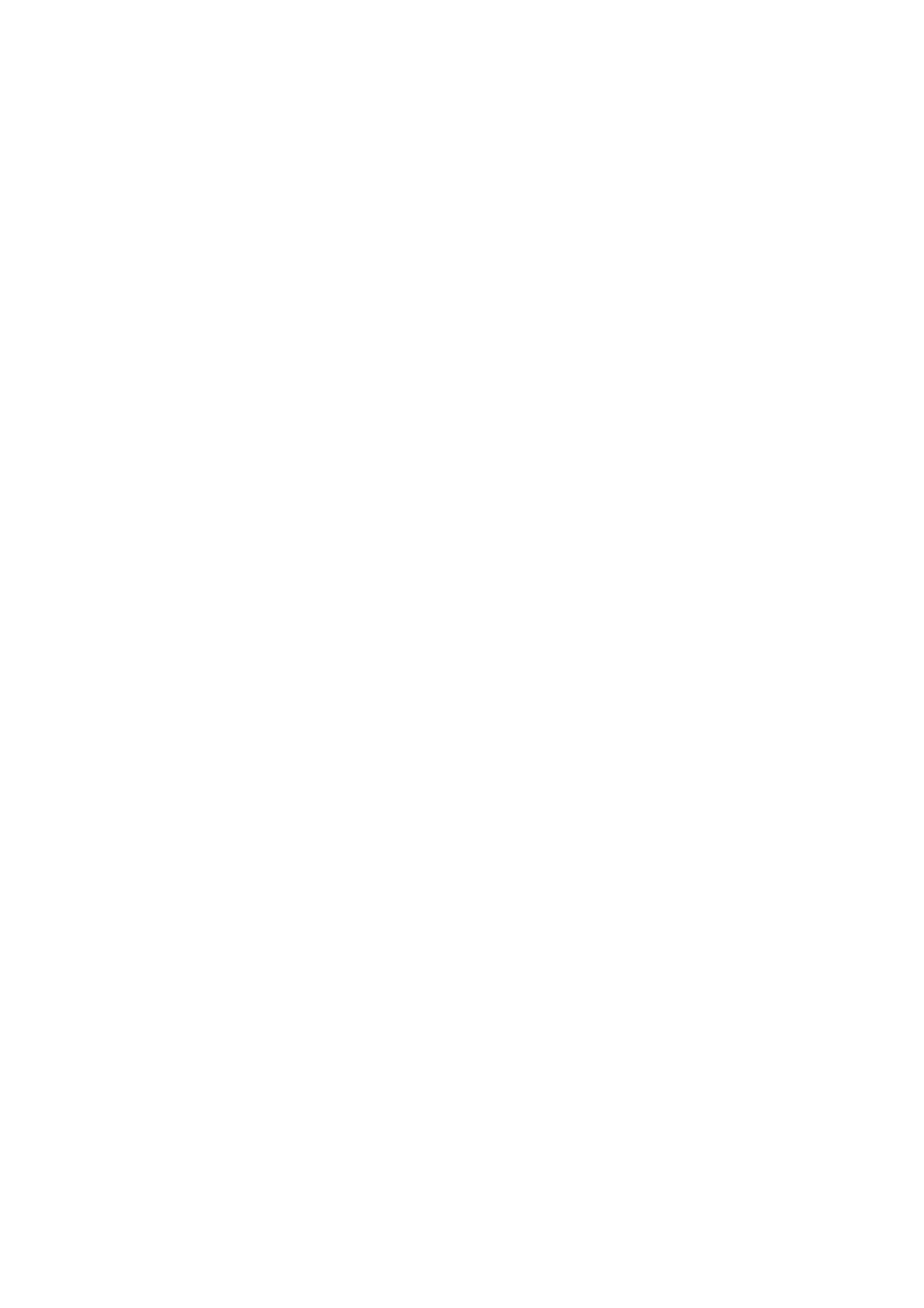## EUROPEAN STANDARD

# **EN 14480:2004/AC**

NORME EUROPÉENNE

# EUROPÄISCHE NORM

May 2006 Mai 2006 Mai 2006

**ICS** 71.100.40

English version Version Française Deutsche Fassung

Surface active agents - Determination of anionic surface active agents - Potentiometric two-phase titration method

Agents de surface - Détermination des agents de surface anioniques - Méthode potentiométrique de titrage dans deux phases

Grenzflächenaktive Stoffe - Bestimmung von anionischen grenzflächenaktiven Stoffen - Potentiometrische Zweiphasen-**Titration** 

This corrigendum becomes effective on 24 May 2006 for incorporation in the three official language versions of the EN.

Ce corrigendum prendra effet le 24 mai 2006 pour incorporation dans les trois versions linguistiques officielles de la EN.

Die Berichtigung tritt am 24.Mai 2006 zur Einarbeitung in die drei offiziellen Sprachfassungen der EN in Kraft.



EUROPEAN COMMITTEE FOR STANDARDIZATION COMITÉ EUROPÉEN DE NORMALISATION EUROPÄISCHES KOMITEE FÜR NORMUNG

**Management Centre: rue de Stassart, 36 B-1050 Brussels**

© 2006 CEN All rights of exploitation in any form and by any means reserved worldwide for CEN national Members. Tous droits d'exploitation sous quelque forme et de quelque manière que ce soit réservés dans le monde entier aux membres nationaux du CEN. Alle Rechte der Verwertung, gleich in welcher Form und in welchem Verfahren, sind weltweit den nationalen Mitgliedern

von CEN vorbehalten.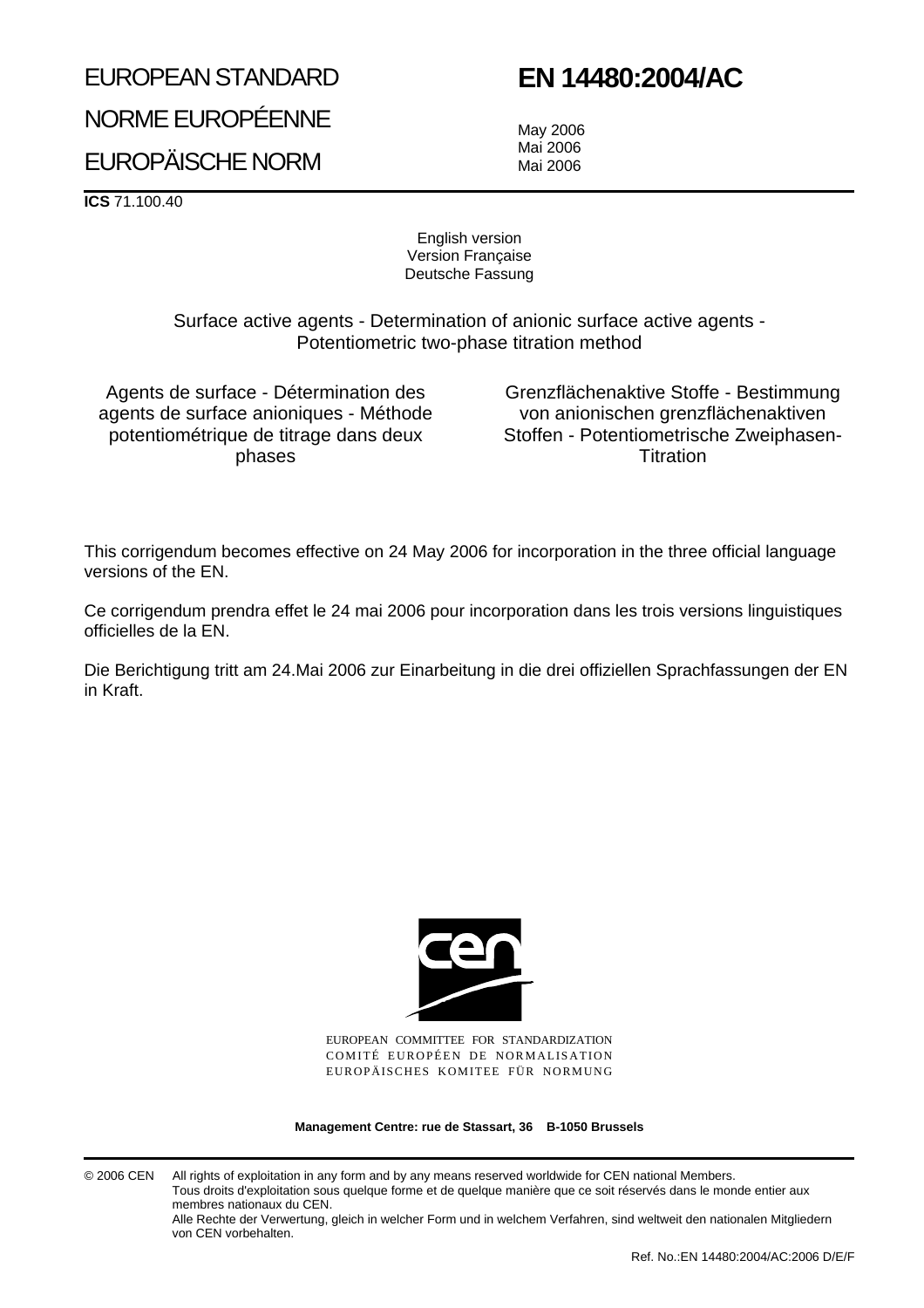## **English version**

**4.10** is to be replaced by the following:

**Methyl isobutyl ketone (MIBK),** (CAS number: 108.10.1), 4-Methyl-2-pentanone, w (C<sub>6</sub> H<sub>12</sub>O) ≥ 99 %.

### **Version française**

**4.10** doit être remplacé par le suivant:

**Méthyl-iso-butylcétone (MIBK)** (numéro CAS : 108.10.1), 4-méthyl-2-pentanone,  $w(C_6 H_{12}O) ≥ 99$  %.

## **Deutsche Fassung**

**4.10** ist wie folgt zu ersetzen:

**Methylisobutylketon (MIBK)** (CAS-Nummer: 108.10.1), 4-Methyl-2-Pentanon,  $w(C_6H_{12}O) \ge 99$  %.